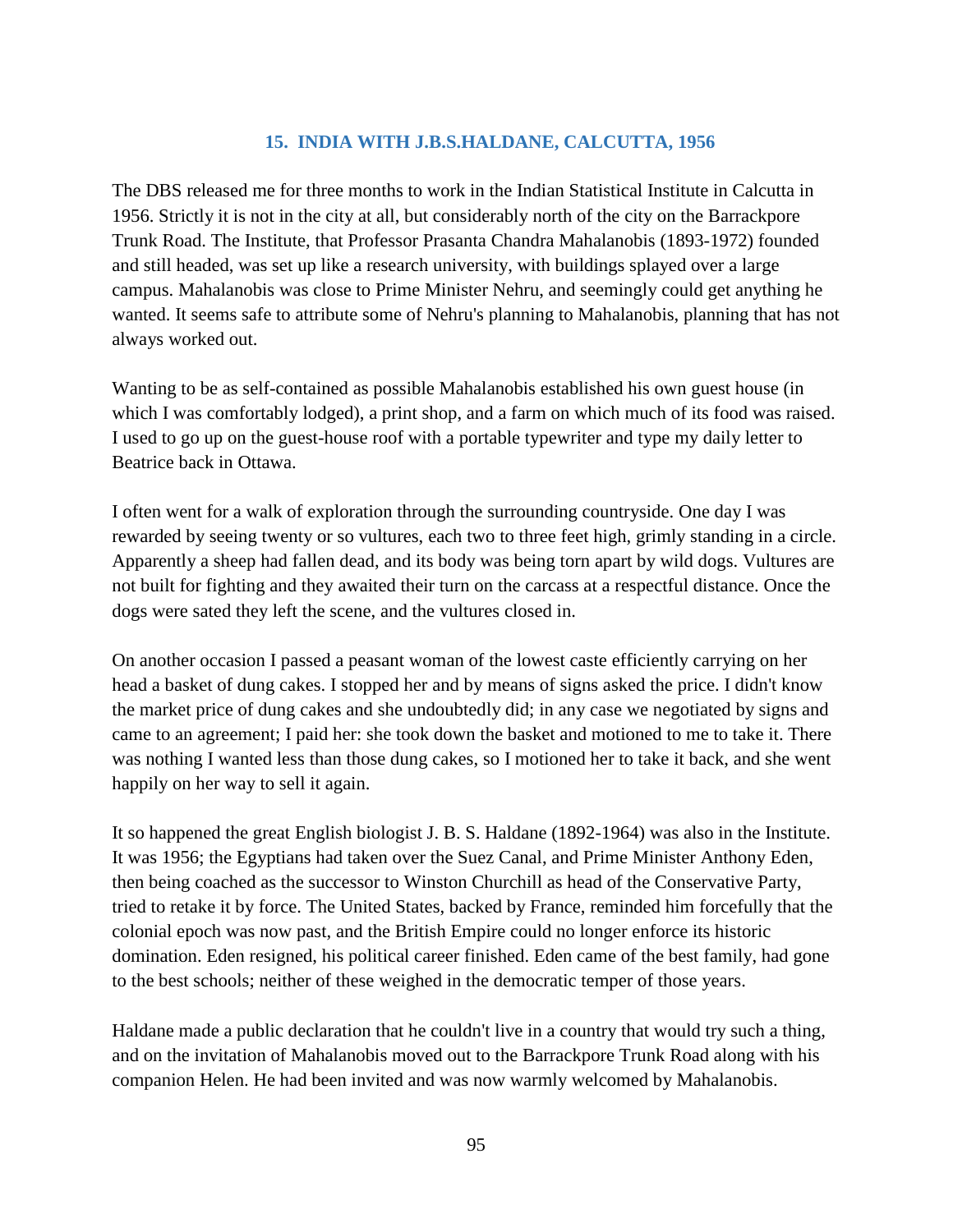But by the time I got there the two men were not speaking to one another. Neither saw any virtue in being diplomatic. Both were uncompromising academics, guided by immutable principles.

One of the matters on which friction developed was the Journal of Genetics, founded and at the time edited by Haldane. His vast ego was bound up with the Journal, and in accord with the agreement made before he came he brought it with him. It had to be printed on proper paper- paper not available in India, so Mahalanobis had to go to the trouble and expense of importing the paper at a time when foreign exchange control made this no easy matter. The first issue was to be printed in the little print shop in the Institute. It was one of the facilities that Mahalanobis to make his Institute self-sufficient.

The type setting was by a method that must have gone back five centuries to Gutenberg. Type bars for individual letters were selected from trays and when the page was complete a string was put around it and it was ready to be inked and the paper pressed on it. The trouble in this case was that one evening an unlucky type-setter dropped the type for one of the pages and it scattered over the floor. He spent the whole night reassembling it and made a fair but not perfect restoration, a considerable achievement considering that he knew no English. When the issue of the journal loaded on an office truck was wheeled in to Haldane, he looked it over carefully, found the few misprints, and rejected the whole issue.

That was bad enough. But Haldane, after making some insulting remarks like "We don't want this to be Indian work--we want it to be right," started all over again, but not in the ISI print shop. He went into Calcutta and found a commercial printer and insisted that Mahalanobis contract with him. This time the work turned out to be acceptable, but one can imagine the rancor that it left behind, not to mention the expense.

With the two men no longer on speaking terms Haldane found ways of annoying Mahalanobis. Once when the latter had a party, which I attended, we guests saw Haldane, dressed in a quite inappropriate dirty white Indian costume, carrying books on his head, striding through the crowd of guests.

Beatrice had a biologist cousin living in England, Ursula Philip, at Cambridge where she collaborated with Haldane, and who suffered greatly from his treatment of her. For him, as for some other upper class Englishmen I have known, the lower orders were fair game for the scornful treatment that comes naturally to the scions of Empire. In the end Ursula could stand it no longer and gave up a good prospect at Cambridge to go to Newcastle.

Yet quite aside from his scientific achievements, Haldane was enormously talented. He translated a piece of Persian poetry for me; told me the biology of wild flowers we encountered in a walk through the countryside and never ceased to be informative and entertaining.